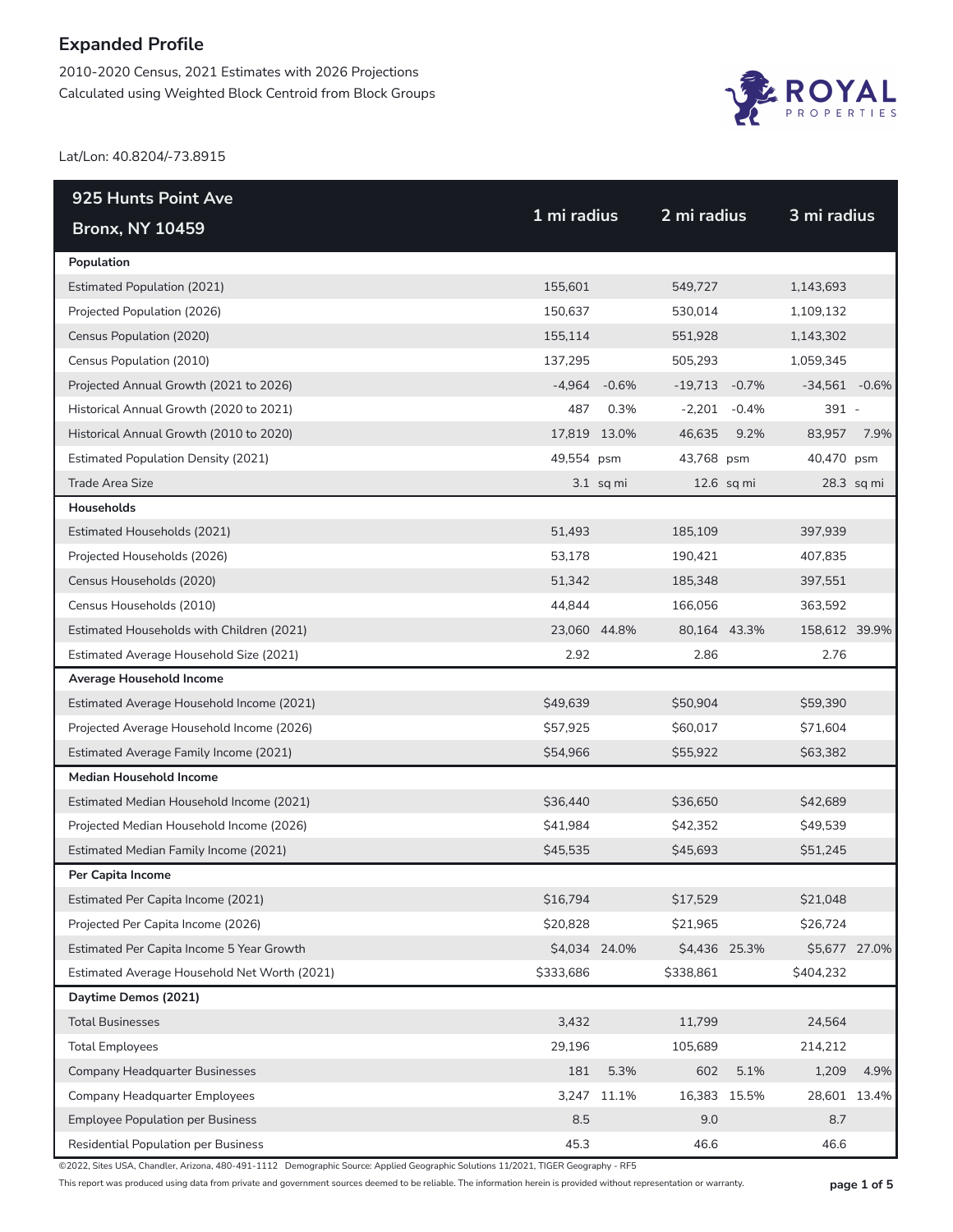2010-2020 Census, 2021 Estimates with 2026 Projections Calculated using Weighted Block Centroid from Block Groups



Lat/Lon: 40.8204/-73.8915

| <b>925 Hunts Point Ave</b>                          |               |                |               |             |                 | 3 mi radius  |  |  |
|-----------------------------------------------------|---------------|----------------|---------------|-------------|-----------------|--------------|--|--|
| <b>Bronx, NY 10459</b>                              | 1 mi radius   |                |               | 2 mi radius |                 |              |  |  |
| Race & Ethnicity                                    |               |                |               |             |                 |              |  |  |
| White (2021)                                        | 14,798        | 9.5%           | 54,917 10.0%  |             | 149,056 13.0%   |              |  |  |
| Black or African American (2021)                    |               | 51,123 32.9%   | 183,217 33.3% |             | 369,153 32.3%   |              |  |  |
| American Indian or Alaska Native (2021)             | 2,920         | 1.9%           | 9,800         | 1.8%        | 18,195          | 1.6%         |  |  |
| Asian (2021)                                        | 1,845         | 1.2%           | 14,702        | 2.7%        | 48,414          | 4.2%         |  |  |
| Hawaiian or Pacific Islander (2021)                 | 226           | 0.1%           | 734           | 0.1%        | 1,405           | 0.1%         |  |  |
| Other Race (2021)                                   | 62,242 40.0%  |                | 210,655 38.3% |             | 403,904 35.3%   |              |  |  |
| Two or More Races (2021)                            | 22,447 14.4%  |                | 75,702 13.8%  |             | 153,566 13.4%   |              |  |  |
| Not Hispanic or Latino Population (2021)            | 50,394 32.4%  |                | 192,803 35.1% |             | 463,887 40.6%   |              |  |  |
| Hispanic or Latino Population (2021)                | 105,207 67.6% |                | 356,924 64.9% |             | 679,806 59.4%   |              |  |  |
| Not Hispanic or Latino Population (2026)            |               | 52,234 34.7%   | 197,927 37.3% |             | 475,921 42.9%   |              |  |  |
| Hispanic or Latino Population (2026)                | 98,403 65.3%  |                | 332,087 62.7% |             | 633,211 57.1%   |              |  |  |
| Not Hispanic or Latino Population (2020)            | 55,340 35.7%  |                | 206,751 37.5% |             | 481,205 42.1%   |              |  |  |
| Hispanic or Latino Population (2020)                | 99,774 64.3%  |                | 345,178 62.5% |             | 662,097 57.9%   |              |  |  |
| Not Hispanic or Latino Population (2010)            | 45,315 33.0%  |                | 182,163 36.1% |             | 428,821 40.5%   |              |  |  |
| Hispanic or Latino Population (2010)                | 91,980 67.0%  |                | 323,130 63.9% |             | 630,524 59.5%   |              |  |  |
| Projected Hispanic Annual Growth (2021 to 2026)     |               | $-6,804 -1.3%$ | $-24,836$     | -1.4%       | $-46,595 -1.4%$ |              |  |  |
| Historic Hispanic Annual Growth (2010 to 2021)      | 13,227        | 1.3%           | 33,794        | 1.0%        | 49,283          | 0.7%         |  |  |
| Age Distribution (2021)                             |               |                |               |             |                 |              |  |  |
| Age Under 5                                         | 11,449        | 7.4%           | 40,246        | 7.3%        | 78,270          | 6.8%         |  |  |
| Age 5 to 9 Years                                    | 11,708        | 7.5%           | 40,445        | 7.4%        | 78,397          | 6.9%         |  |  |
| Age 10 to 14 Years                                  | 11,091        | 7.1%           | 38,090        | 6.9%        | 73,566          | 6.4%         |  |  |
| Age 15 to 19 Years                                  | 10,407        | 6.7%           | 36,967        | 6.7%        | 74,528          | 6.5%         |  |  |
| Age 20 to 24 Years                                  | 11,614        | 7.5%           | 40,546        | 7.4%        | 84,220          | 7.4%         |  |  |
| Age 25 to 29 Years                                  | 13,273        | 8.5%           | 45,871        | 8.3%        | 98,631          | 8.6%         |  |  |
| Age 30 to 34 Years                                  | 12,288        | 7.9%           | 42,945        | 7.8%        | 95,669          | 8.4%         |  |  |
| Age 35 to 39 Years                                  | 10,865        | 7.0%           | 37,730        | 6.9%        | 82,008          | 7.2%         |  |  |
| Age 40 to 44 Years                                  | 9,777         | 6.3%           | 34,253        | 6.2%        | 73,414          | 6.4%         |  |  |
| Age 45 to 49 Years                                  | 8,967         | 5.8%           | 32,048        | 5.8%        | 68,636          | 6.0%         |  |  |
| Age 50 to 54 Years                                  | 9,100         | 5.8%           | 32,660        | 5.9%        | 69,590          | 6.1%         |  |  |
| Age 55 to 59 Years                                  | 8,821         | 5.7%           | 31,586        | 5.7%        | 66,666          | 5.8%         |  |  |
| Age 60 to 64 Years                                  | 7,638         | 4.9%           | 28,091        | 5.1%        | 58,320          | 5.1%         |  |  |
| Age 65 to 74 Years                                  | 10,921        | 7.0%           | 40,115        | 7.3%        | 82,008          | 7.2%         |  |  |
| Age 75 to 84 Years                                  | 5,571         | 3.6%           | 20,420        | 3.7%        | 42,411          | 3.7%         |  |  |
| Age 85 Years or Over                                | 2,110         | 1.4%           | 7,713         | 1.4%        | 17,360          | 1.5%         |  |  |
| Median Age                                          | 32.7          |                | 33.2          |             | 33.8            |              |  |  |
| Gender Age Distribution (2021)<br>Female Population | 81,755 52.5%  |                | 289,791 52.7% |             | 596,558 52.2%   |              |  |  |
| Age 0 to 19 Years                                   | 21,513 26.3%  |                | 74,851 25.8%  |             | 146,195 24.5%   |              |  |  |
| Age 20 to 64 Years                                  | 49,088 60.0%  |                | 173,399 59.8% |             | 364,732 61.1%   |              |  |  |
| Age 65 Years or Over                                | 11,155 13.6%  |                | 41,541 14.3%  |             |                 | 85,630 14.4% |  |  |
| Female Median Age                                   | 34.5          |                | 35.2          |             | 35.6            |              |  |  |
| Male Population                                     | 73,846 47.5%  |                | 259,936 47.3% |             | 547,135 47.8%   |              |  |  |
| Age 0 to 19 Years                                   | 23,143 31.3%  |                | 80,897 31.1%  |             | 158,565 29.0%   |              |  |  |
| Age 20 to 64 Years                                  |               | 43,256 58.6%   | 152,331 58.6% |             | 332,421 60.8%   |              |  |  |
| Age 65 Years or Over                                |               | 7,446 10.1%    | 26,708 10.3%  |             |                 | 56,149 10.3% |  |  |
| Male Median Age                                     | 30.8          |                | 31.0          |             | 31.8            |              |  |  |
|                                                     |               |                |               |             |                 |              |  |  |

©2022, Sites USA, Chandler, Arizona, 480-491-1112 Demographic Source: Applied Geographic Solutions 11/2021, TIGER Geography - RF5

This report was produced using data from private and government sources deemed to be reliable. The information herein is provided without representation or warranty. **page 2 of 5**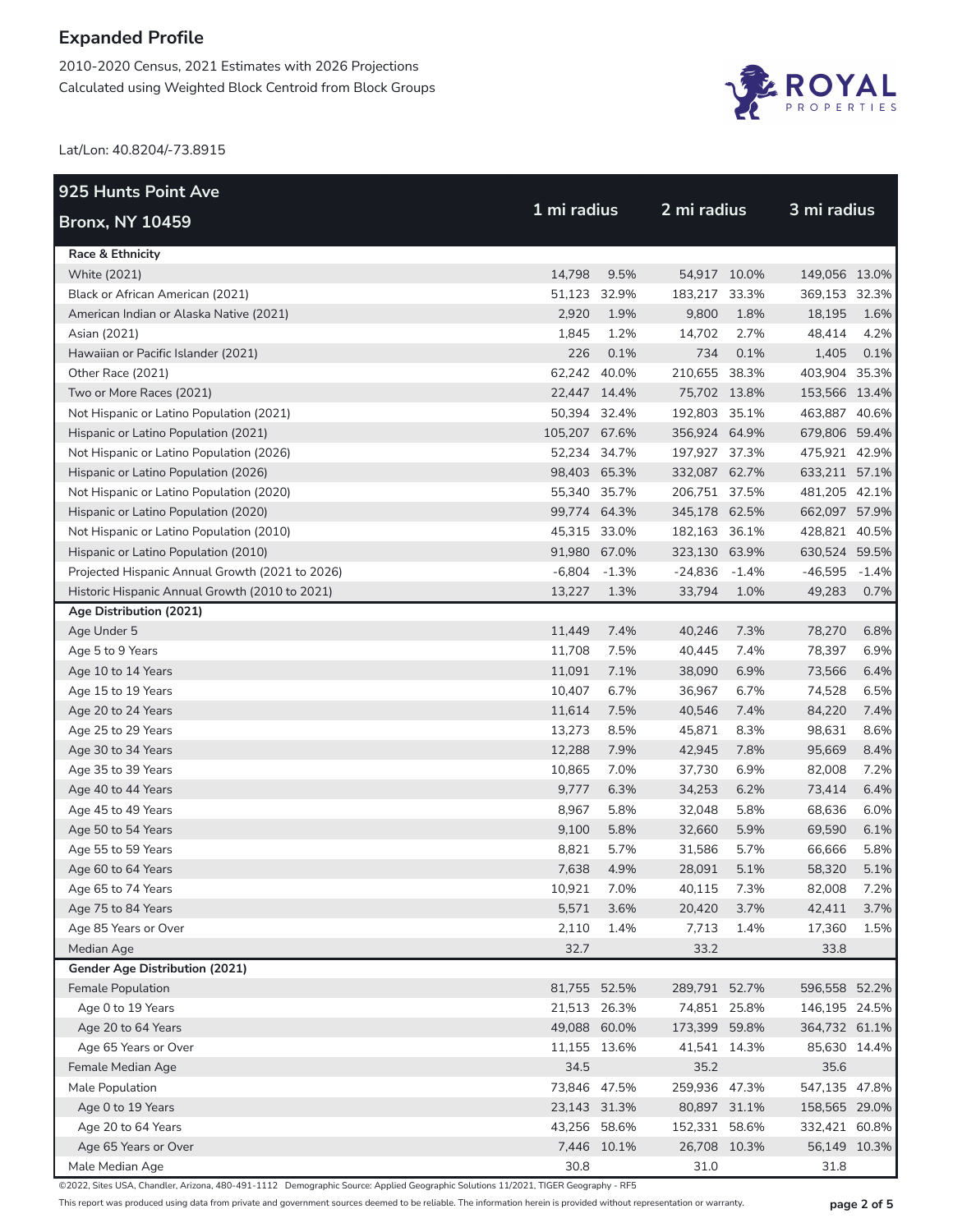2010-2020 Census, 2021 Estimates with 2026 Projections Calculated using Weighted Block Centroid from Block Groups



Lat/Lon: 40.8204/-73.8915

| 925 Hunts Point Ave                          |               |             |               |      |               |      |
|----------------------------------------------|---------------|-------------|---------------|------|---------------|------|
| <b>Bronx, NY 10459</b>                       | 1 mi radius   |             | 2 mi radius   |      | 3 mi radius   |      |
| Household Income Distribution (2021)         |               |             |               |      |               |      |
| HH Income \$200,000 or More                  | 1,134         | 2.2%        | 4,209         | 2.3% | 12,625        | 3.2% |
| HH Income \$150,000 to \$199,999             | 1,177         | 2.3%        | 4,382         | 2.4% | 12,303        | 3.1% |
| HH Income \$100,000 to \$149,999             | 4,147         | 8.1%        | 14,952        | 8.1% | 37,624        | 9.5% |
| HH Income \$75,000 to \$99,999               | 4,750         | 9.2%        | 17,267        | 9.3% | 40,086 10.1%  |      |
| HH Income \$50,000 to \$74,999               |               | 7,949 15.4% | 28,796 15.6%  |      | 66,107 16.6%  |      |
| HH Income \$35,000 to \$49,999               |               | 6,723 13.1% | 22,921 12.4%  |      | 46,912 11.8%  |      |
| HH Income \$25,000 to \$34,999               |               | 5,372 10.4% | 19,003 10.3%  |      | 37,640        | 9.5% |
| HH Income \$15,000 to \$24,999               |               | 6,250 12.1% | 22,424 12.1%  |      | 45,334 11.4%  |      |
| HH Income Under \$15,000                     | 13,991 27.2%  |             | 51,155 27.6%  |      | 98,748 24.8%  |      |
| HH Income \$35,000 or More                   | 25,880 50.3%  |             | 92,526 50.0%  |      | 215,656 54.2% |      |
| HH Income \$75,000 or More                   | 11,208 21.8%  |             | 40,810 22.0%  |      | 102,637 25.8% |      |
| Housing (2021)                               |               |             |               |      |               |      |
| <b>Total Housing Units</b>                   | 54,734        |             | 193,610       |      | 420,498       |      |
| <b>Housing Units Occupied</b>                | 51,493 94.1%  |             | 185,109 95.6% |      | 397,939 94.6% |      |
| Housing Units Owner-Occupied                 | 4,791         | 9.3%        | 17,243        | 9.3% | 40,640 10.2%  |      |
| Housing Units, Renter-Occupied               | 46,702 90.7%  |             | 167,867 90.7% |      | 357,299 89.8% |      |
| Housing Units, Vacant                        | 3,241         | 6.3%        | 8,501         | 4.6% | 22,559        | 5.7% |
| <b>Marital Status (2021)</b>                 |               |             |               |      |               |      |
| Never Married                                | 66,742 55.0%  |             | 232,625 54.0% |      | 489,351 53.6% |      |
| <b>Currently Married</b>                     | 23,610 19.5%  |             | 89,831 20.8%  |      | 194,121 21.3% |      |
| Separated                                    | 14,081 11.6%  |             | 50,539 11.7%  |      | 104,127 11.4% |      |
| Widowed                                      | 5,725         | 4.7%        | 19,227        | 4.5% | 41,807        | 4.6% |
| <b>Divorced</b>                              | 11,194        | 9.2%        | 38,724        | 9.0% | 84,054        | 9.2% |
| Household Type (2021)                        |               |             |               |      |               |      |
| <b>Population Family</b>                     | 131,899 84.8% |             | 461,320 83.9% |      | 930,935 81.4% |      |
| Population Non-Family                        | 18,618 12.0%  |             | 68,628 12.5%  |      | 168,738 14.8% |      |
| <b>Population Group Quarters</b>             | 5,084         | 3.3%        | 19,779        | 3.6% | 44,020        | 3.8% |
| <b>Family Households</b>                     | 36,287 70.5%  |             | 127,962 69.1% |      | 261,368 65.7% |      |
| Non-Family Households                        | 15,206 29.5%  |             | 57,147 30.9%  |      | 136,571 34.3% |      |
| Married Couple with Children                 |               | 7,005 29.7% | 25,500 28.4%  |      | 53,137 27.4%  |      |
| Average Family Household Size                | 3.6           |             | 3.6           |      | 3.6           |      |
| Household Size (2021)                        |               |             |               |      |               |      |
| 1 Person Households                          | 12,920 25.1%  |             | 49,205 26.6%  |      | 114,061 28.7% |      |
| 2 Person Households                          | 11,683 22.7%  |             | 42,609 23.0%  |      | 94,767 23.8%  |      |
| 3 Person Households                          |               | 9,728 18.9% | 34,120 18.4%  |      | 71,018 17.8%  |      |
| 4 Person Households                          |               | 7,724 15.0% | 26,790 14.5%  |      | 54,552 13.7%  |      |
| 5 Person Households                          | 4,836         | 9.4%        | 16,571        | 9.0% | 32,703        | 8.2% |
| 6 or More Person Households                  | 4,601         | 8.9%        | 15,815        | 8.5% | 30,838        | 7.7% |
| <b>Household Vehicles (2021)</b>             |               |             |               |      |               |      |
| Households with 0 Vehicles Available         | 34,386 66.8%  |             | 123,392 66.7% |      | 270,032 67.9% |      |
| Households with 1 Vehicles Available         | 13,383 26.0%  |             | 47,845 25.8%  |      | 100,239 25.2% |      |
| Households with 2 or More Vehicles Available | 3,724         | 7.2%        | 13,872        | 7.5% | 27,669        | 7.0% |
| <b>Total Vehicles Available</b>              | 21,566        |             | 77,983        |      | 161,115       |      |
| Average Vehicles Per Household               |               |             |               |      |               |      |

©2022, Sites USA, Chandler, Arizona, 480-491-1112 Demographic Source: Applied Geographic Solutions 11/2021, TIGER Geography - RF5

This report was produced using data from private and government sources deemed to be reliable. The information herein is provided without representation or warranty. **page 3 of 5**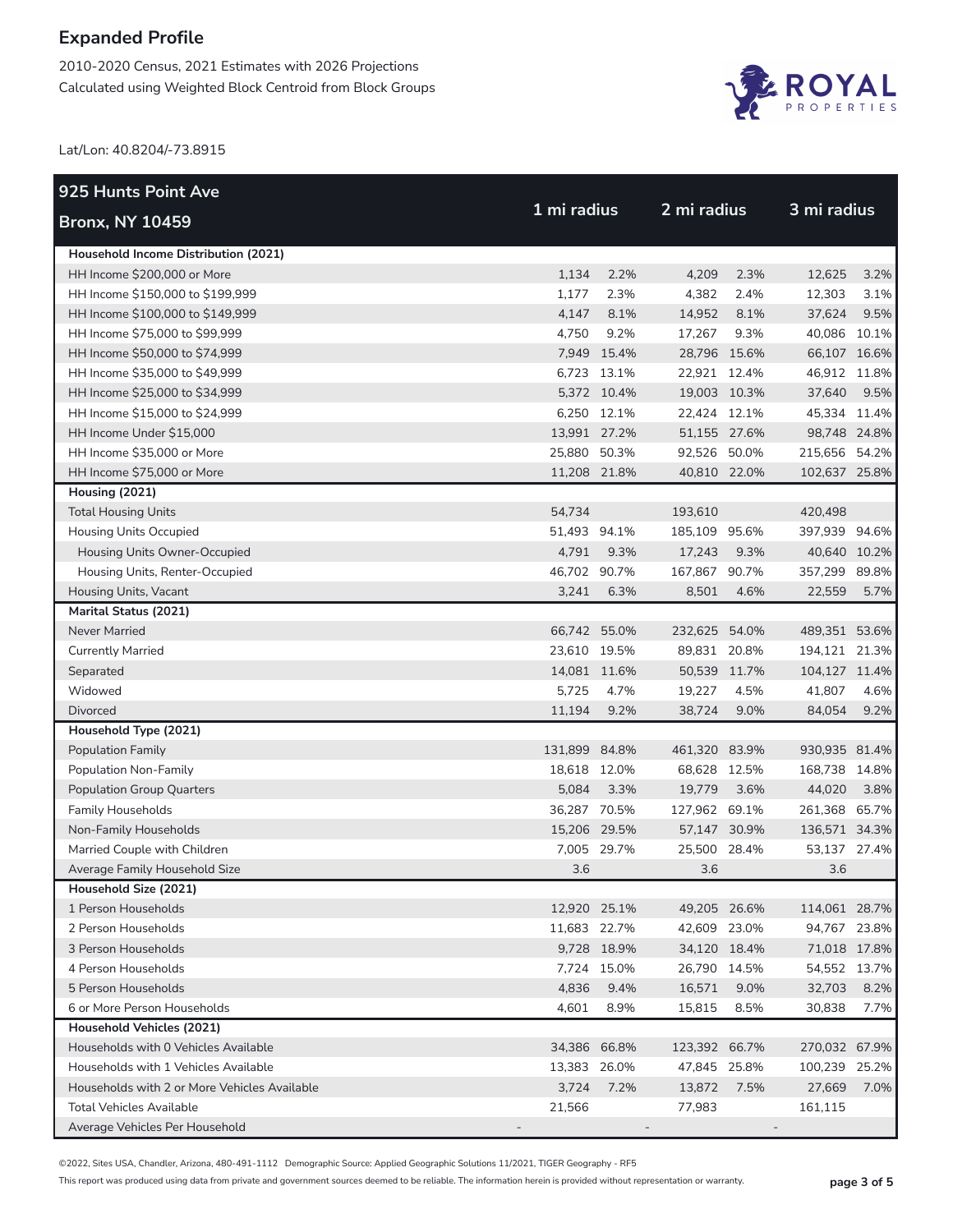2010-2020 Census, 2021 Estimates with 2026 Projections Calculated using Weighted Block Centroid from Block Groups



Lat/Lon: 40.8204/-73.8915

| 925 Hunts Point Ave                             |              |               |                 |       |                 |       |
|-------------------------------------------------|--------------|---------------|-----------------|-------|-----------------|-------|
| <b>Bronx, NY 10459</b>                          | 1 mi radius  |               | 2 mi radius     |       | 3 mi radius     |       |
| Labor Force (2021)                              |              |               |                 |       |                 |       |
| Estimated Labor Population Age 16 Years or Over | 119,464      |               | 424.418         |       | 901.129         |       |
| <b>Estimated Civilian Employed</b>              | 55,325 46.3% |               | 195,680 46.1%   |       | 432,731 48.0%   |       |
| Estimated Civilian Unemployed                   | 11,926 10.0% |               | 44,110 10.4%    |       | 88,803          | 9.9%  |
| <b>Estimated in Armed Forces</b>                | $103 -$      |               | 262 -           |       | 404 -           |       |
| <b>Estimated Not in Labor Force</b>             | 52,110 43.6% |               | 184,365 43.4%   |       | 379.192 42.1%   |       |
| Unemployment Rate                               | 10.0%        |               | 10.4%           |       | 9.9%            |       |
| Occupation (2021)                               |              |               |                 |       |                 |       |
| Occupation: Population Age 16 Years or Over     | 55,325       |               | 195,680         |       | 432,731         |       |
| Management, Business, Financial Operations      | 4,543        | 8.2%          | 15,275          | 7.8%  | 43,954 10.2%    |       |
| Professional, Related                           |              | 7,742 14.0%   | 27,045 13.8%    |       | 72,385 16.7%    |       |
| Service                                         | 20,685 37.4% |               | 74,732 38.2%    |       | 150,182 34.7%   |       |
| Sales, Office                                   | 11,078 20.0% |               | 38,429 19.6%    |       | 83,161 19.2%    |       |
| Farming, Fishing, Forestry                      | 172          | 0.3%          | 423             | 0.2%  | 834             | 0.2%  |
| Construct, Extraction, Maintenance              | 3,696        | 6.7%          | 12,651          | 6.5%  | 26,417          | 6.1%  |
| Production, Transport Material Moving           |              | 7,411 13.4%   | 27,127 13.9%    |       | 55,797 12.9%    |       |
| <b>White Collar Workers</b>                     | 23,362 42.2% |               | 80,748 41.3%    |       | 199,500 46.1%   |       |
| <b>Blue Collar Workers</b>                      | 31,963 57.8% |               | 114,932 58.7%   |       | 233,231 53.9%   |       |
| <b>Consumer Expenditure (2021)</b>              |              |               |                 |       |                 |       |
| <b>Total Household Expenditure</b>              | \$2.23 B     |               | \$8.14B         |       | \$19.35 B       |       |
| Total Non-Retail Expenditure                    | \$1.19B      |               | 53.5% \$4.36 B  |       | 53.5% \$10.36 B | 53.5% |
| <b>Total Retail Expenditure</b>                 | \$1.04B      |               | 46.5% \$3.78 B  |       | 46.5% \$8.99 B  | 46.5% |
| Apparel                                         | \$79.81 M    |               | 3.6% \$290.71 M |       | 3.6% \$691.92 M | 3.6%  |
| Contributions                                   | \$64.6 M     |               | 2.9% \$236.76 M |       | 2.9% \$573.66 M | 3.0%  |
| Education                                       | \$66.26 M    |               | 3.0% \$242.45 M |       | 3.0% \$583.91 M | 3.0%  |
| Entertainment                                   | \$120.14 M   |               | 5.4% \$438.52 M |       | 5.4% \$1.05 B   | 5.4%  |
| Food and Beverages                              | \$339.15 M   |               | 15.2% \$1.23 B  |       | 15.2% \$2.92 B  | 15.1% |
| Furnishings and Equipment                       | \$74.79 M    |               | 3.3% \$273 M    |       | 3.4% \$654.76 M | 3.4%  |
| Gifts                                           | \$51.01 M    |               | 2.3% \$187.04 M |       | 2.3% \$454.26 M | 2.3%  |
| <b>Health Care</b>                              | \$188.24 M   |               | 8.4% \$686.07 M |       | 8.4% \$1.63 B   | 8.4%  |
| <b>Household Operations</b>                     | \$84.23 M    |               | 3.8% \$307.45 M |       | 3.8% \$734.51 M | 3.8%  |
| Miscellaneous Expenses                          | \$41.67 M    |               | 1.9% \$152.06 M |       | 1.9% \$363.01 M | 1.9%  |
| Personal Care                                   | \$29.96 M    |               | 1.3% \$109.25 M |       | 1.3% \$260.02 M | 1.3%  |
| Personal Insurance                              | \$13.8 M     |               | 0.6% \$50.48 M  |       | 0.6% \$122.41 M | 0.6%  |
| Reading                                         | \$4.68 M     |               | 0.2% \$17.11 M  |       | 0.2% \$40.93 M  | 0.2%  |
| Shelter                                         | \$493.96 M   | 22.1% \$1.8 B |                 |       | 22.1% \$4.27 B  | 22.1% |
| Tobacco                                         | \$16.28 M    |               | 0.7% \$59.05 M  |       | 0.7% \$135.82 M | 0.7%  |
| Transportation                                  | \$389.88 M   |               | 17.5% \$1.42 B  |       | 17.5% \$3.38 B  | 17.5% |
| Utilities                                       | \$174.12 M   |               | 7.8% \$633.22 M |       | 7.8% \$1.49 B   | 7.7%  |
| <b>Educational Attainment (2021)</b>            |              |               |                 |       |                 |       |
| Adult Population Age 25 Years or Over           | 99,331       |               | 353,433         |       | 754,712         |       |
| Elementary (Grade Level 0 to 8)                 | 15,857 16.0% |               | 56,739 16.1%    |       | 108,458 14.4%   |       |
| Some High School (Grade Level 9 to 11)          | 14,265 14.4% |               | 55,526 15.7%    |       | 107,813 14.3%   |       |
| High School Graduate                            | 29,571 29.8% |               | 102,611 29.0%   |       | 211,084 28.0%   |       |
| Some College                                    | 17,342 17.5% |               | 60,865 17.2%    |       | 127,953 17.0%   |       |
| Associate Degree Only                           | 7,239        | 7.3%          | 24,570          | 7.0%  | 52,272          | 6.9%  |
| <b>Bachelor Degree Only</b>                     | 11,088 11.2% |               | 38,344          | 10.8% | 97,954 13.0%    |       |
| Graduate Degree                                 | 3,969        | 4.0%          | 14,778          | 4.2%  | 49,178          | 6.5%  |

©2022, Sites USA, Chandler, Arizona, 480-491-1112 Demographic Source: Applied Geographic Solutions 11/2021, TIGER Geography - RF5

This report was produced using data from private and government sources deemed to be reliable. The information herein is provided without representation or warranty. **page 4 of 5**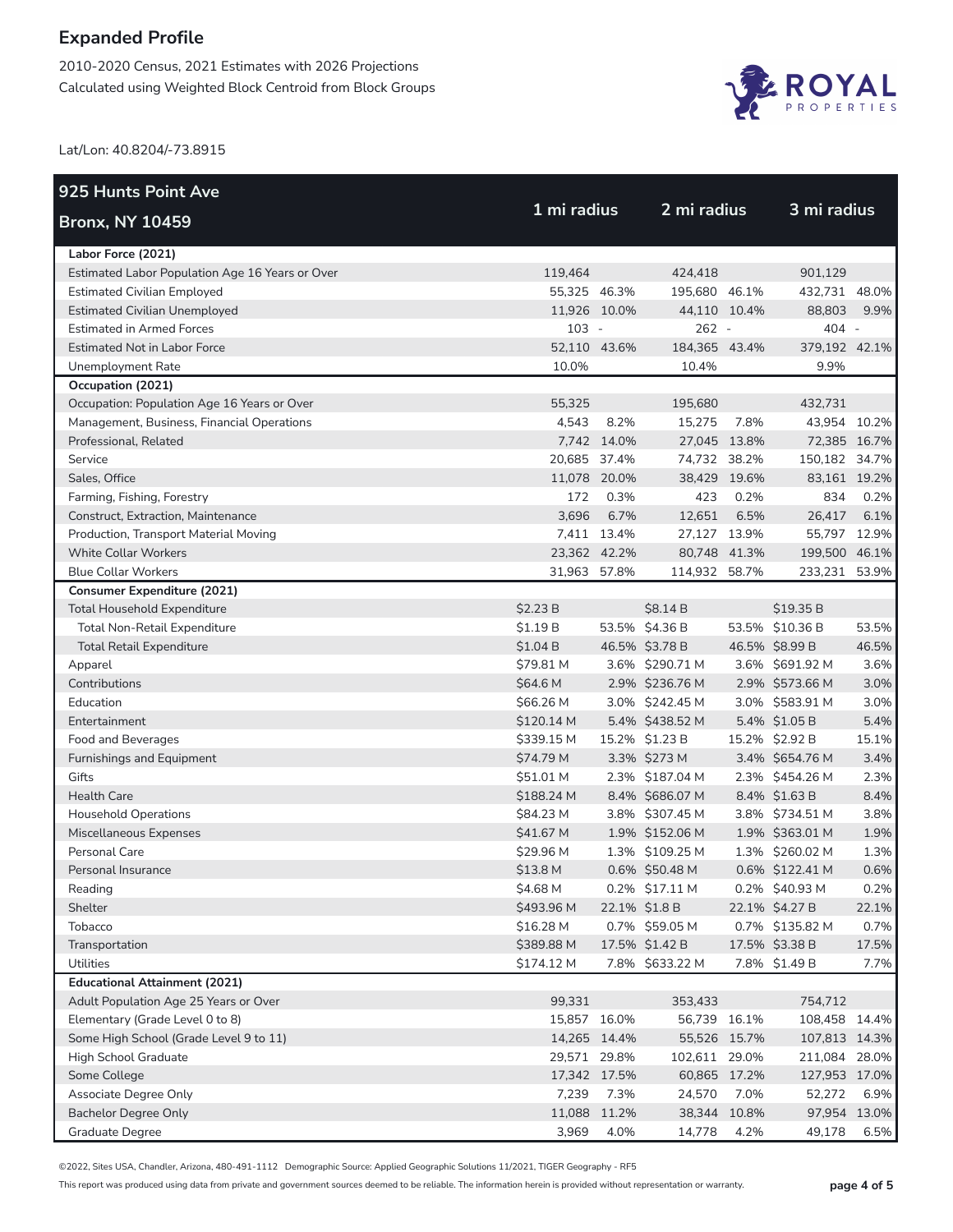2010-2020 Census, 2021 Estimates with 2026 Projections Calculated using Weighted Block Centroid from Block Groups



Lat/Lon: 40.8204/-73.8915

| <b>925 Hunts Point Ave</b>              | 1 mi radius  |              | 2 mi radius   |             | 3 mi radius   |             |
|-----------------------------------------|--------------|--------------|---------------|-------------|---------------|-------------|
| <b>Bronx, NY 10459</b>                  |              |              |               |             |               |             |
| Units In Structure (2021)               |              |              |               |             |               |             |
| 1 Detached Unit                         | 1,546        | 3.4%         | 5,755         | 3.5%        | 12,537        | 3.4%        |
| 1 Attached Unit                         | 1,732        | 3.9%         | 4,903         | 3.0%        | 10,101        | 2.8%        |
| 2 to 4 Units                            |              | 7,900 17.6%  | 26,152 15.7%  |             | 48,757 13.4%  |             |
| 5 to 9 Units                            | 2,718        | 6.1%         | 7,570         | 4.6%        | 17,953        | 4.9%        |
| 10 to 19 Units                          | 4,450        | 9.9%         | 12,492        | 7.5%        | 33,229        | 9.1%        |
| 20 to 49 Units                          | 15,231 34.0% |              | 59,338 35.7%  |             | 125,863 34.6% |             |
| 50 or More Units                        | 17,782 39.7% |              | 68,352 41.2%  |             | 148,377 40.8% |             |
| Mobile Home or Trailer                  | 108          | 0.2%         | 355           | 0.2%        | 792           | 0.2%        |
| <b>Other Structure</b>                  | $27 -$       |              | 192           | 0.1%        | $331 -$       |             |
| Homes Built By Year (2021)              |              |              |               |             |               |             |
| Homes Built 2010 or later               | 3,647        | 8.1%         | 9,524         | 5.7%        | 17,403        | 4.8%        |
| Homes Built 2000 to 2009                |              | 4,690 10.5%  | 13,267        | 8.0%        | 25,022        | 6.9%        |
| Homes Built 1990 to 1999                | 4,221        | 9.4%         | 10,426        | 6.3%        | 18,792        | 5.2%        |
| Homes Built 1980 to 1989                | 3,047        | 6.8%         | 9,756         | 5.9%        | 18,360        | 5.0%        |
| Homes Built 1970 to 1979                | 4,260        | 9.5%         | 17,762 10.7%  |             | 33,538        | 9.2%        |
| Homes Built 1960 to 1969                |              | 5,949 13.3%  | 25,077 15.1%  |             | 50,505 13.9%  |             |
| Homes Built 1950 to 1959                |              | 5,378 12.0%  | 23,883 14.4%  |             | 48,329 13.3%  |             |
| Homes Built Before 1949                 | 20,301 45.3% |              | 75,416 45.4%  |             | 185,990 51.2% |             |
| Home Values (2021)                      |              |              |               |             |               |             |
| Home Values \$1,000,000 or More         | 191          | 4.0%         | 478           | 2.8%        | 3,606         | 8.9%        |
| Home Values \$500,000 to \$999,999      |              | 1,833 38.3%  |               | 6,779 39.3% | 16,159 39.8%  |             |
| Home Values \$400,000 to \$499,999      |              | 986 20.6%    |               | 3,415 19.8% |               | 6,798 16.7% |
| Home Values \$300,000 to \$399,999      |              | 482 10.1%    | 1,456         | 8.4%        | 3,408         | 8.4%        |
| Home Values \$200,000 to \$299,999      | 344          | 7.2%         | 1,201         | 7.0%        | 2,403         | 5.9%        |
| Home Values \$150,000 to \$199,999      | 202          | 4.2%         | 802           | 4.6%        | 1,964         | 4.8%        |
| Home Values \$100,000 to \$149,999      | 124          | 2.6%         | 536           | 3.1%        | 1,307         | 3.2%        |
| Home Values \$70,000 to \$99,999        | 79           | 1.7%         | 403           | 2.3%        | 778           | 1.9%        |
| Home Values \$50,000 to \$69,999        | 93           | 1.9%         | 340           | 2.0%        | 701           | 1.7%        |
| Home Values \$25,000 to \$49,999        | 162          | 3.4%         | 616           | 3.6%        | 1,264         | 3.1%        |
| Home Values Under \$25,000              | 294          | 6.1%         | 1,217         | 7.1%        | 2,250         | 5.5%        |
| Owner-Occupied Median Home Value        | \$475,406    |              | \$447,115     |             | \$520,678     |             |
| Renter-Occupied Median Rent             | \$960        |              | \$969         |             | \$1,040       |             |
| Transportation To Work (2021)           |              |              |               |             |               |             |
| Drive to Work Alone                     |              | 11,480 20.7% | 40,459 20.7%  |             | 77,345 17.9%  |             |
| Drive to Work in Carpool                | 1,714        | 3.1%         | 6,149         | 3.1%        | 12,919        | 3.0%        |
| Travel to Work by Public Transportation |              | 35,586 64.3% | 126,184 64.5% |             | 280,206 64.8% |             |
| Drive to Work on Motorcycle             | $1 -$        |              | $20 -$        |             | 94 -          |             |
| Walk or Bicycle to Work                 | 4,760        | 8.6%         | 16,472        | 8.4%        | 44,888 10.4%  |             |
| <b>Other Means</b>                      | 299          | 0.5%         | 1,266         | 0.6%        | 2,767         | 0.6%        |
| Work at Home                            | 1,485        | 2.7%         | 5,130         | 2.6%        | 14,513        | 3.4%        |
| Travel Time (2021)                      |              |              |               |             |               |             |
| Travel to Work in 14 Minutes or Less    | 4,611        | 8.3%         | 14,918        | 7.6%        | 33,227        | 7.7%        |
| Travel to Work in 15 to 29 Minutes      |              | 7,856 14.2%  | 29,685 15.2%  |             | 68,409 15.8%  |             |
| Travel to Work in 30 to 59 Minutes      |              | 20,816 37.6% | 77,202 39.5%  |             | 179,862 41.6% |             |
| Travel to Work in 60 Minutes or More    | 20,557 37.2% |              | 68,745 35.1%  |             | 136,721 31.6% |             |
| Average Minutes Travel to Work          | 46.9         |              | 46.3          |             | 45.0          |             |

©2022, Sites USA, Chandler, Arizona, 480-491-1112 Demographic Source: Applied Geographic Solutions 11/2021, TIGER Geography - RF5

This report was produced using data from private and government sources deemed to be reliable. The information herein is provided without representation or warranty. **page 5 of 5**